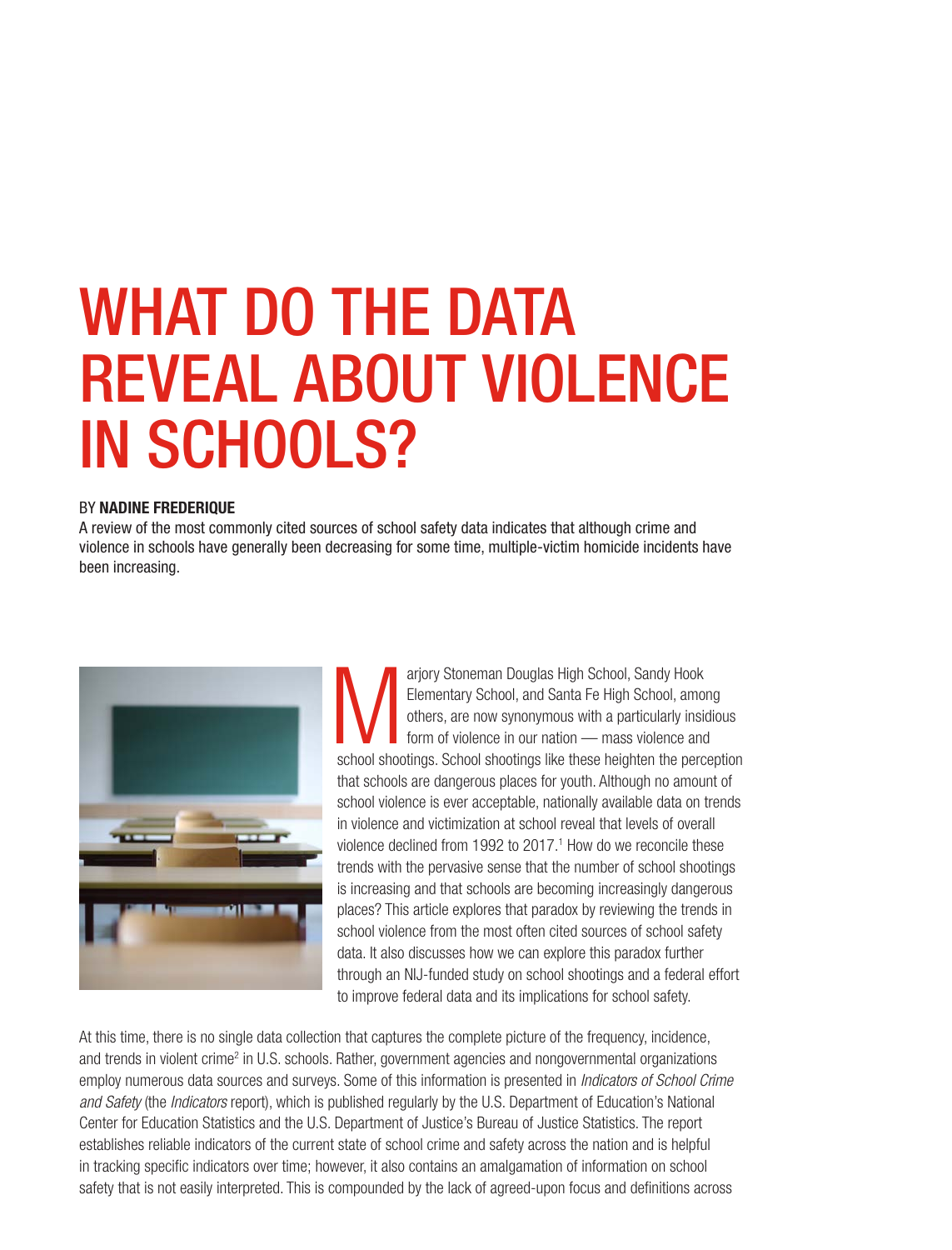Although overall violent crime in schools has decreased steadily in the last few decades, multiplevictim homicides are increasing, and we do not know why.

> the sources from which the *Indicators* report draws its data, the irregularity of the data collections, the different populations surveyed (e.g., students versus principals), and differences in how questions are phrased.

A review of the most widely used and well-known data sources reveals that incidents of multiple-victim youth homicides in schools started declining in 1994 but have been increasing since 2009.<sup>3</sup> Thus, the public's perception that there is an increased likelihood of a school shooting is grounded in an increase in multiple-victim, school-associated deaths. Despite this increase, however, the rates of violent victimization and serious violent victimization at school are low and have been decreasing since the 1990s. This disconnect raises the question of whether we are collecting the right indicators for understanding trends in school violence.

To help answer this question and improve school safety data collection, NIJ funded researchers to create an open-source database for tracking shootings on K-12 school grounds. This research may help uncover why multiple-victim homicide incidents have been increasing. In addition, in 2019 the Office of Management and Budget released the Federal Data Strategy, which presents an opportunity to examine and rethink the way the federal government collects data on school safety. Both efforts have the potential to help us better understand the nature and extent of violent crime that occurs in schools — and ultimately how best to prevent future incidents.

# Understanding the Scope of Violent Crime in Schools

Following is a review of data and current trends in school crime and violence. The data sets included in this review — though by no means an exhaustive list — are perhaps the most widely used and wellknown national data sources for violence in schools.

#### School Crime Supplement to the National Crime Victimization Survey

The School Crime Supplement (SCS) to the National Crime Victimization Survey (NCVS) is sponsored by the Bureau of Justice Statistics and the National Center for Education Statistics. It collects data on alcohol and drug availability, bullying and cyberbullying, disorder and rule enforcement, extracurricular activities, fear and avoidance behaviors, fights, gangs, graffiti, hate words, school characteristics, school security, school transportation, social bonding, and weapons in school. It is a nationally representative household survey. The respondents to the SCS are students ages 12-18 in NCVS households who are enrolled in U.S. public and private elementary, middle, and high schools. Since 1989,<sup>4</sup> student data reported to the SCS have been the primary source of data used to generate national estimates of criminal and bullying victimization in schools and to evaluate differences in the prevalence of victimization over time and among different student groups.5

According to the latest SCS data collected in 2017, being the victim of a violent crime at school is rare. About 1% of students surveyed reported experiencing a violent victimization in the six months prior to survey completion and less than 0.5% reported a serious violent victimization.<sup>6</sup> Serious violent victimizations include rape, sexual assault, robbery, and aggravated assault. Violent victimizations include all of the serious violent victimizations as well as simple assault. Between 2001 and 2017, the percentage of students who reported being victimized at school during the six months prior to survey completion decreased for both violent victimizations (from 2% to 1%) and serious violent victimizations (from 1% to less than 0.5%).7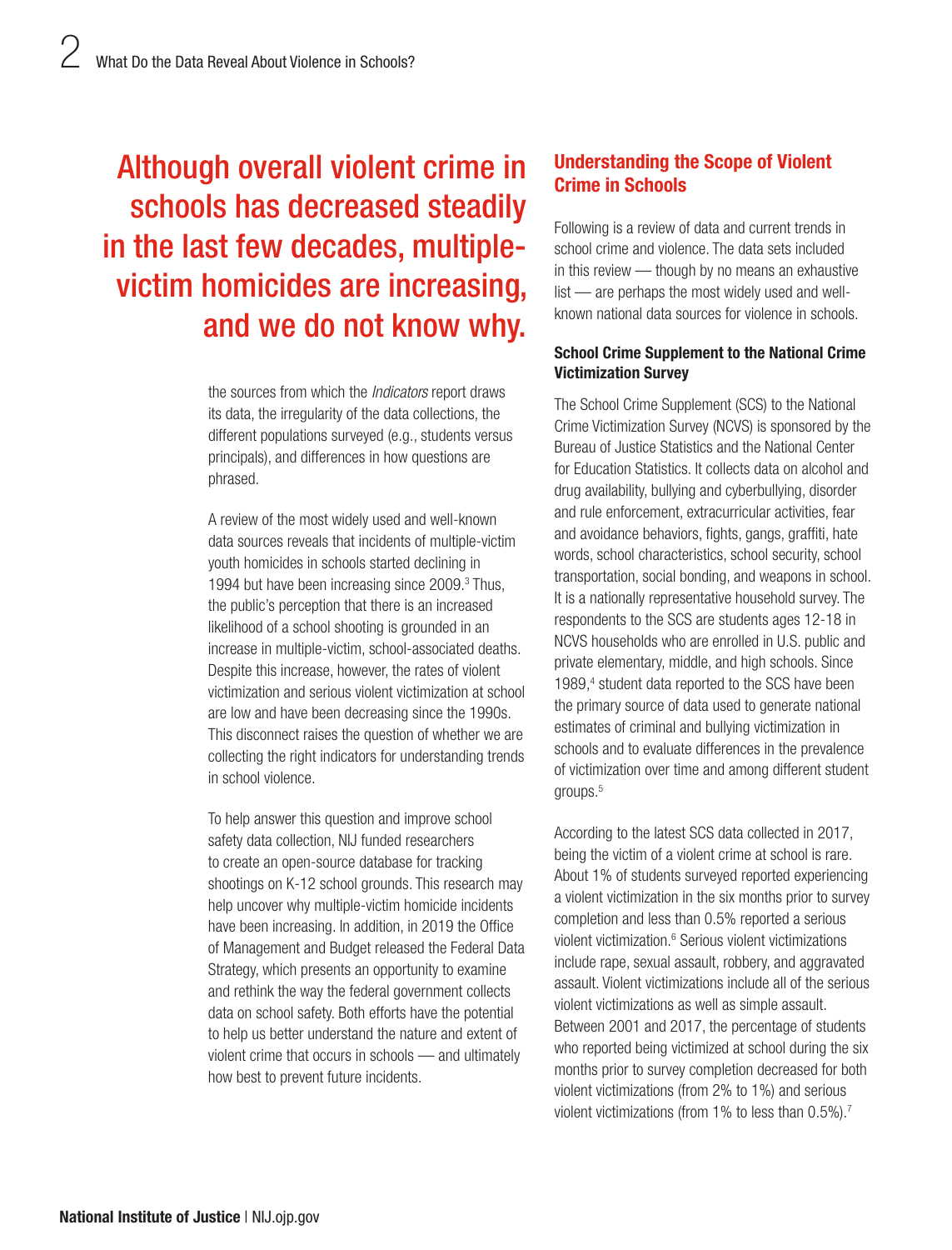Bullying is also a serious concern in schools. Bullying can be verbal (being threatened, called names, or insulted) and physical (being pushed, shoved, tripped, or spit on). Bullying may occur in various ways, including in person and virtually through social media. We know that some school shooters felt bullied, victimized, persecuted, or injured by others prior to their attacks. In some instances, the attacker experienced bullying that was long-standing and severe.<sup>8</sup> According to the SCS, about 5% of students surveyed in 2017 reported being subject to this physical bullying behavior.9

Students' fear of being harmed has also decreased in the past few decades.<sup>10</sup> The SCS asks students about their perceptions of safety and fear of attack at school during the school year. Between 2001 and 2017, the percentage of students who reported being afraid of attack or harm at school decreased overall (from 6% to 4%).11

## School Survey on Crime and Safety

The School Survey on Crime and Safety (SSOCS) is administered by the National Center for Education Statistics and provides school-level data on crime and safety. First administered during the 1999-2000 school year, the SSOCS is a nationally representative, cross-sectional survey of approximately 4,800 public elementary and secondary schools in the United States. It is completed by school principals and other administrators, and provides information on school crime, discipline, disorder, programs, and policies.12

Of particular relevance to this review, the SSOCS collects and reports data on two overlapping categories of crime: violent crime and serious violent crime. Violent crime incidents can range from a threat of a physical attack to robbery or to a serious violent incident such as a physical attack, sexual assault, or rape. According to the SSOCS, a subset of violent crime incidents can be categorized as serious violent incidents. A serious violent incident may include rape, sexual assault other than rape, physical attack or fight with a weapon, a threat of physical attack with a weapon, and robbery with or without a weapon.

Although most schools report at least one incident of violent crime per year, the trends for violent crime and serious violent crime in schools have been decreasing. According to the latest available SSOCS data, 71% of schools reported at least one incident of a violent crime during the 2017-2018 school year.13 This number seems to be decreasing — 66% of public schools recorded physical attacks or fights without a weapon in 2017-2018 compared with 71% in 2009- 2010. When serious violent crime is examined as a subset of violent crime, approximately 21% of schools reported at least one serious violent incident at school in 2017-2018.

The SSOCS also asks principals about bullying. In 2009-2010, approximately 30% of schools reported incidents of bullying in the past week. However, in the 2017-2018 survey, only about 14% of schools reported incidents of bullying in the past week.14

## School-Associated Violent Death Surveillance System

Of all violent crimes, homicides are the most welldocumented. The Centers for Disease Control and Prevention (CDC) has been collecting data on schoolassociated violent deaths since the early 1990s.

The School-Associated Violent Death Surveillance System (SAVD-SS) — sponsored by the U.S. Departments of Education and Justice as well as the CDC — tracks lethal violence (i.e., homicides, suicides, and legal intervention deaths) on school grounds or on the way to and from school. Researchers scan open sources of data, including computerized newspapers and broadcast media databases via LexisNexis, to identify incidents of death related to schools. Their searches use keywords such as "shooting, death, violent, strangulation, beating, attack, stabbing, and died," combined with phrases such as "primary, secondary, elementary, junior, high, middle school."

Once lethal violent incidents (i.e., cases) are identified, researchers apply a four-step verification process that includes the schools and law enforcement agencies involved in investigating the deaths. Copies of law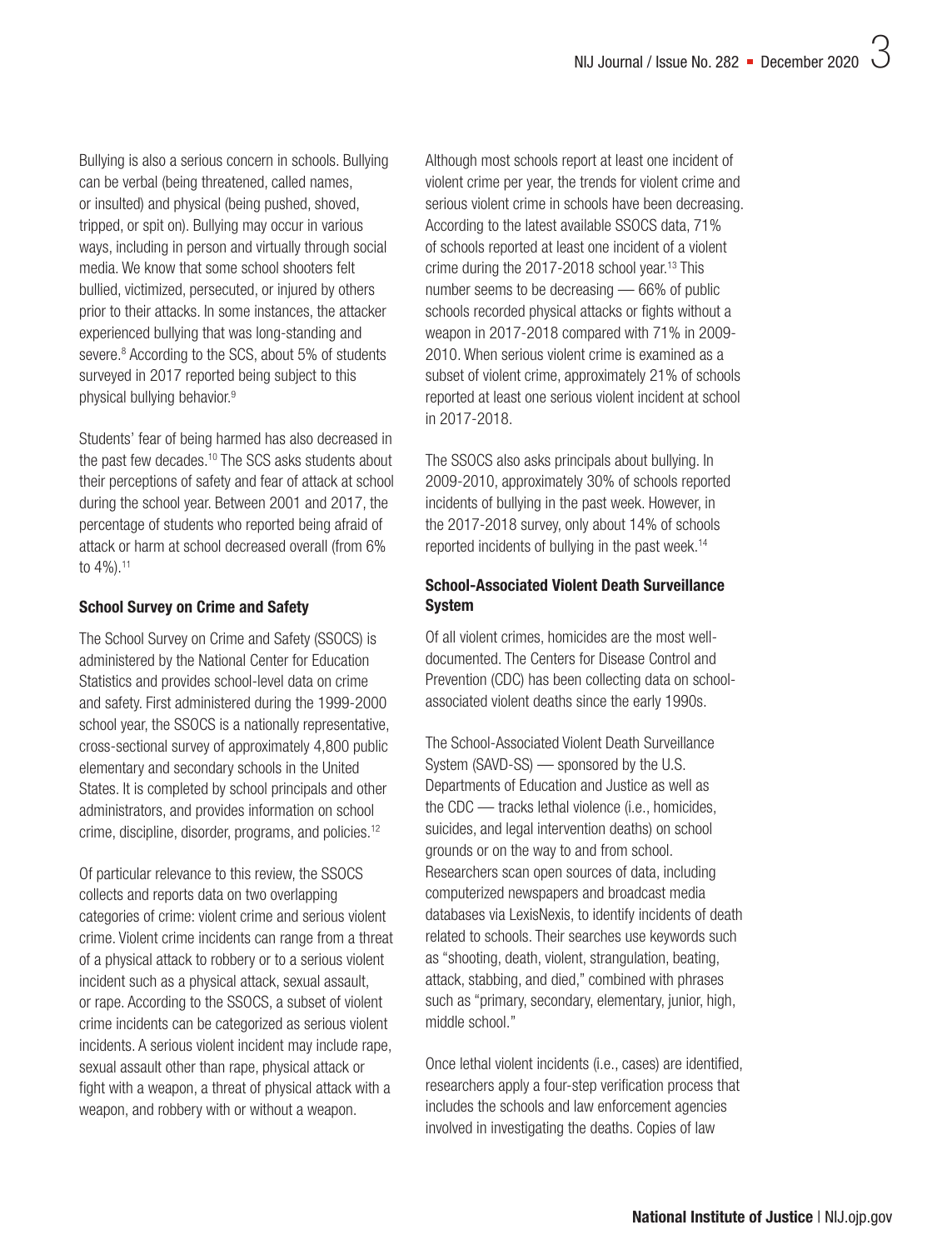enforcement reports also help confirm case details and whether the case meets the inclusion criteria. The cases included are ones in which a fatality occurred:

- On a public or private primary or secondary school campus in the United States.
- While the victim was on the way to or from regular sessions at school.
- While the victim was attending or traveling to or from an official school-sponsored event.

In the SAVD-SS, victims include students, staff members, and others.

The trends from July 1994 through June 2016 indicate that on average, school-associated violent deaths accounted for less than 3% of all youth homicides in the United States consistently throughout this time frame.15 The most recent SAVD-SS data cover the period from July 1, 2015, through June 30, 2016. During this period, there were 38 student, staff, and nonstudent school-associated violent deaths in the United States; 30 of these were homicides, seven were suicides, and one death resulted from legal intervention. During this same period, there were 1,478 youth homicides and 1,941 youth suicides in the United States.

There are differences between single-victim homicide trends and multiple-victim homicide trends. From 1994 to 2016, there were approximately 423 school-associated homicide incidents, including 393 single-victim incidents and about 30 multiplevictim incidents.16 According to SAVD-SS data, approximately 90% of school-related youth homicide incidents involve a single victim, which is contrary to the perception that most school-related youth homicides occur in the context of a mass shooting. Among homicides with known motives, gang-related activity (58.2%) and interpersonal disputes (44%) were the most common motives for single-victim, school-related homicides, suggesting that these homicides may reflect broader communitywide causes of violence.17 The proportion of single-victim, schoolrelated homicides hovers around or below 2% of all youth homicides occurring from 1994 to 2016.

The SAVD-SS provides evidence of an increase in the number of multiple-victim homicides in recent years. The homicides associated with multiple-victim incidents increased from June 2009 through the 2017-2018 school year.<sup>18</sup> Although likely related to only eight specific incidents occurring on or after July 2016, this increase has no clear explanations.

# Synthesizing the Findings

The data sources examined above indicate that students are not often the victims of violent and serious violent crime in schools. These trends have been decreasing since 2001. Physical bullying victimization has also been on a downward trend since 2009-2010. Schools have reported fewer incidents of violent crime and serious violent crime, and these too have been on a downward trend since 2009-2010. School homicides, in comparison to other youth homicides, are relatively rare, with less than 38 deaths reported from July 2015 to July 2016. These are encouraging findings in the context of understanding trends in school safety.

While these findings give us a great deal of information, there is still much more to understand about school safety. In the midst of these trends pointing to decreases in violent crime, serious violent crime, and bullying in schools, one indicator has been increasing: multiple-victim associated deaths at schools. Single-victim homicide rates have remained relatively stable over time.19 However, multiple-victim homicide incidents are increasing, and we do not know why.

# NIJ's School Shooting Database

To help fill this knowledge gap, NIJ funded a project through its Comprehensive School Safety Initiative to create an open-source database that includes all publicly known school shootings resulting in at least one firearm death or injury that occurred on school grounds in the United States from January 1, 1990, to December 31, 2016. Joshua Freilich at John Jay College, Steven Chermak at Michigan State University, and Nadine Connell, formerly at the University of Texas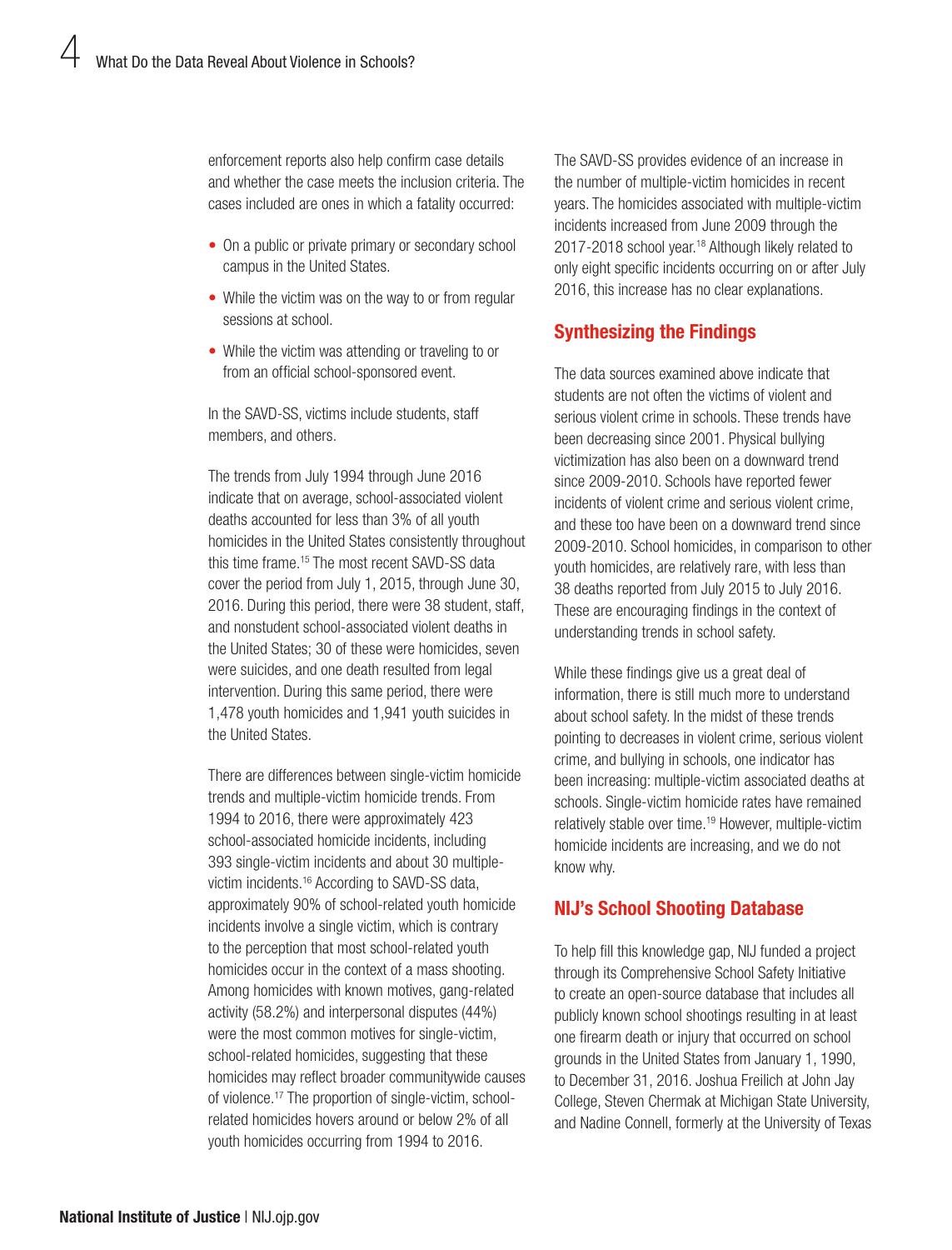at Dallas, are conducting this work. Once completed, the School Shooting Database (SSDB) will be used to document the nature of the problem and clarify the types of shooting incidents that occur in schools. It will also provide a comprehensive understanding of the perpetrators of school shootings; test causal factors to assess whether mass and non-mass school shootings are comparable; and compare fatal and nonfatal shooting incidents to identify intervention points that could be exploited to reduce the harm caused by school shootings.

The method of data collection in this project has been intensive and painstaking. First, the researchers reviewed more than 45 sources, lists, and chronologies that already tracked school violence. This allowed the researchers to create their sample frame for school shootings during the study period. They also reviewed additional listings of specific cases that the media and other accounts of particular events included or referenced. The researchers then contacted organizations that might have a relevant database for information on incidents of school shootings. Through this outreach, they crossreferenced every school shooting incident reported on any currently available database. Second, they searched specific key terms across a series of search engines and media sources to identify additional incidents. For this database, school shootings that resulted in injury (not limited to homicide) and occurred on K-12 school grounds are included. For every incident identified, the researchers then systematically searched more than 20 additional search engines simultaneously looking for relevant data on the incident, the school, the victim(s), and the offender.

Though the SSDB is still in development, researchers to date have identified 660 incidents of school shootings that resulted in injury from 1990 to 2016.<sup>20</sup> Each incident is treated as a case study, and the goal is to collect all of the information available for each incident. To do this, the SSDB team uses a search protocol that includes more than 60 search engines or sites. These include media aggregators, webbased newspaper archives, legal research services,

administrative sources (e.g., state Department of Corrections records, the FBI's National Incident-Based Reporting System and Supplementary Homicide Reports, and local police websites), academic sources, notable incident trackers, people searches and white pages, social media, public records, and criminal and background check services. These searches lead to a trove of public information that includes published interviews (both scholarly and journalistic), obituaries, news articles, biographies, scholarly overviews, and social media. This information is then reviewed to fill in values of hundreds of attributes on the incident, school, offender, and victim levels. The SSDB also captures the reliability of the open source information in numerous ways and has addressed both inter-searcher and inter-rater (inter-coder) reliability issues; in the future, it will empirically investigate selectivity bias. In addition, the researchers will highlight key characteristics for each incident, victim, and perpetrator to help law enforcement and school administrators differentiate between various kinds of school shootings and develop appropriate prevention efforts and responses for individuals and the community. This research has the real potential to help us understand why multiple-victim homicide incidents have been increasing over the last 10 years.

# Improving Federal School Safety Data **Collections**

Recently, the Office of Management and Budget — the federal agency that implements the administration's policy, budget, management, and regulatory objectives — released the "Federal Data Strategy – A Framework for Consistency."21 This Federal Data Strategy (FDS) uses and manages federal data to best serve the public while getting optimal use from the data and protecting data security and privacy. Its purpose is to guide the federal government in practicing ethical governance, conscious design, and a learning culture.

The FDS describes several principles and practices that should guide the federal government's thinking about data. Several principles are particularly relevant to how the federal government collects, analyzes,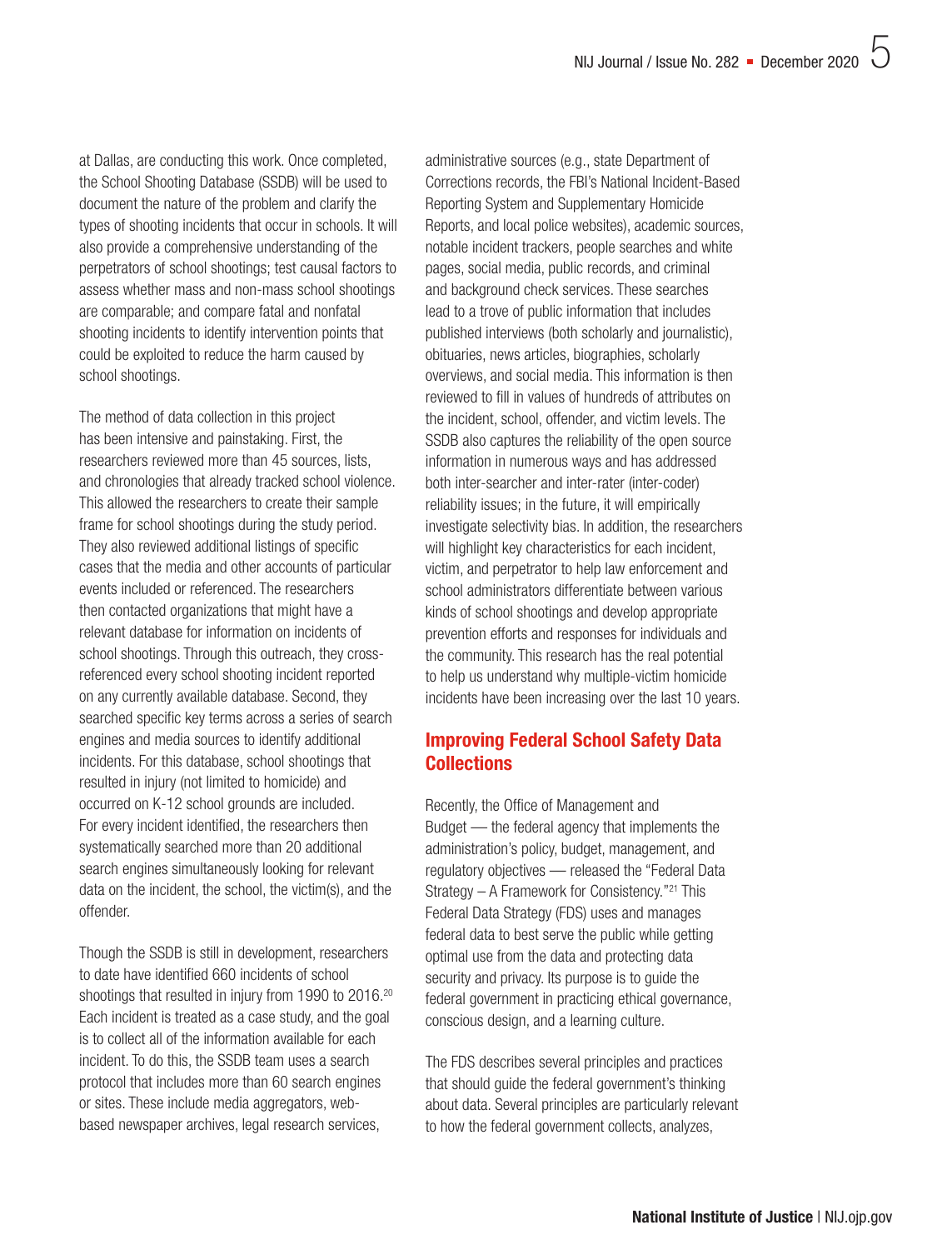and presents school safety data. For example, the strategy discusses the principle of conscious design, specifically that agencies should "harness existing data … to inform priority research and policy questions; reuse data if possible and acquire additional data if needed."22

As discussed in the introduction of this article, there has been an effort across some federal agencies to collect in one place data that inform interested stakeholders regarding school safety: the *Indicators of School Crime and Safety* report. This report, which is updated regularly, establishes reliable indicators of the current state of school crime and safety across the nation. It covers topics such as victimization, teacher injury, bullying and electronic bullying, school conditions, fights, weapons, availability and student use of drugs and alcohol, student perceptions of personal safety at school, and criminal incidents at postsecondary institutions. It is not meant to be an exhaustive compilation of school crime and safety information, nor is it meant to explore the causes of crime and violence in schools.

The indicators reported are based on information drawn from various data sources, including national surveys of students, teachers, principals, and postsecondary institutions. This provides opportunities for analyzing multiple aspects of crime and victimization in schools but also presents its fair share of unique challenges that limit the report's utility. For example, each data source used in the *Indicators* report has an independent sample design, time frame, data collection method, and questionnaire design or it is the result of a universal data collection. This makes it difficult to compare indicators from one study with similar indicators from another data source. In addition, the time frame between data collections may range from every year to every five years. The *Indicators* report is released every year, and this timeframe issue may result in certain indicators being reported as the same year after year.

Although the *Indicators* report makes a valuable contribution to our overall understanding of school crime and safety, it is an aggregate of information

from various school safety data sources, including some of those mentioned above. It is not a coordinated strategy across the federal government for collecting school safety data.

The FDS offers the federal government a unique opportunity to seize this moment in time and evaluate the school safety data that are being collected, how they are being used and by whom, and whether additional data are needed. In support of the FDS, agencies across the federal government can partner to develop a coordinated, thoughtful strategy for collecting school safety data that could resolve issues surrounding time frames, sample frames, comparability of results, and data analysis. The FDS also presents an opportunity for the federal government to create data thoughtfully, consider use by others, and plan for the future through data reuse. Finally, the FDS offers an opportunity for federal agencies to coordinate and share their data assets to advance progress on school safety, fulfill the need for broader federal information, and reduce data collection burdens.

## Moving Forward

The review of these major data sets illuminates several interesting findings about the nature and extent of violent crime in schools. For example, physical bullying and threats to students have decreased over the last decades, and overall violent crime in schools has also decreased steadily, but there has been an increase in the number of multiplevictim homicides related to schools in recent years.

For educators, policymakers, and law enforcement officials to prevent these incidents in the future, we need to understand the factors that are contributing to this increase in multiple-victim homicides in schools. The school safety field would benefit from thoughtfully reconsidering data collections, guided by efforts such as the SSDB and the FDS. Specifically, the field should align the approaches taken to collect these important data with unanswered questions, while avoiding increased data collection burdens.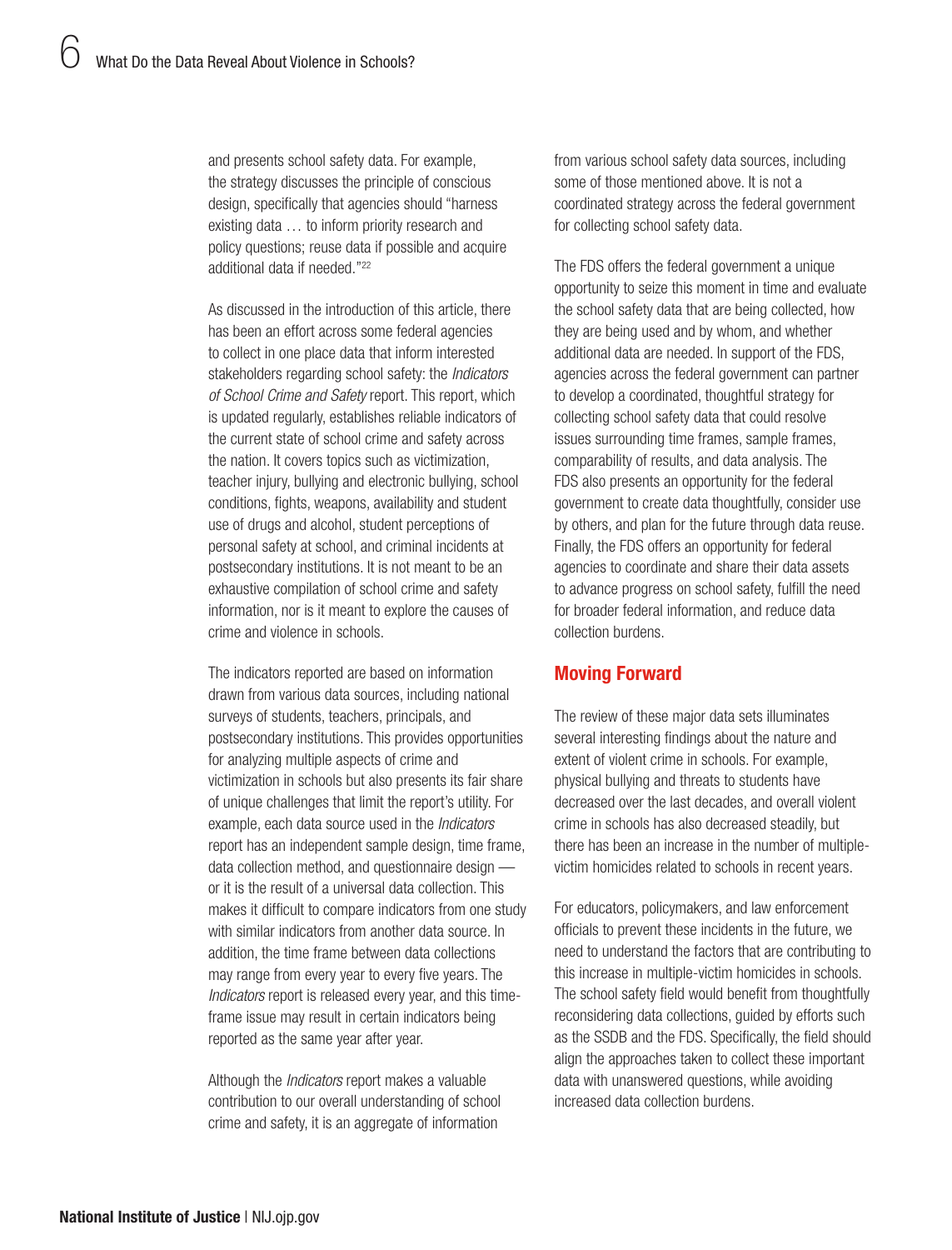## About the Author

Nadine Frederique, Ph.D., is a senior social science analyst in NIJ's Office of Research, Evaluation, and Technology.

#### For More Information

Learn about NIJ's Comprehensive School Safety Initiative at [NIJ.ojp.gov, keyword: CSSI.](https://nij.ojp.gov/topics/articles/nijs-comprehensive-school-safety-initiative)

Read the *Indicators of School Crime and Safety* report at <https://nces.ed.gov/programs/crimeindicators/>.

This article discusses the following grant:

• ["Understanding the Causes of School Violence Using Open](https://nij.ojp.gov/funding/awards/2016-ck-bx-0013)  [Source Data," grant number 2016-CK-BX-0013](https://nij.ojp.gov/funding/awards/2016-ck-bx-0013) 

#### **Notes**

- 1. Lauren Musu et al., *Indicators of School Crime and Safety: 2018,* Washington, DC: U.S. Department of Education, National Center for Education Statistics and U.S. Department of Justice, Bureau of Justice Statistics, April 2019, NCES 2019-047, NCJ 252571, [https://www.bjs.gov/content/pub/](https://www.bjs.gov/content/pub/pdf/iscs18.pdf) [pdf/iscs18.pdf](https://www.bjs.gov/content/pub/pdf/iscs18.pdf).
- 2. In this article, a violent crime is one where a victim is harmed by or threatened with physical violence.
- 3. Kristin Holland et al., "Characteristics of School-Associated Youth Homicides – United States, 1994-2018," *Morbidity and Mortality Weekly Report* 68 no. 3 (January 25, 2019): 53-60, [doi:10.15585/mmwr.mm6803a1.](https://doi.org/10.15585/mmwr.mm6803a1)
- 4. The School Crime Supplement to the National Crime Victimization Survey was first administered in 1989, then again in 1995, 1999, and 2001 through 2017 biennially.
- 5. Deborah Lessne, Christina Yanez, and Michael Sinclair, *Measuring School Climate Using the 2015 School Crime Supplement,* Technical Report, Washington, DC: U.S. Department of Education, National Center for Education Statistics, October 2018, NCES 2018-098, [https://nces.](https://nces.ed.gov/pubs2018/2018098.pdf) [ed.gov/pubs2018/2018098.pdf.](https://nces.ed.gov/pubs2018/2018098.pdf)

6. Musu et al., *Indicators of School Crime and Safety: 2018.*

7. Ibid.

- 8. Bryan Vossekuil et al., *The Final Report and Findings of the Safe School Initiative: Implications for the Prevention of School Attacks in the United States,* Washington, DC: U.S. Secret Service and U.S. Department of Education, July 2004, [https://files.eric.ed.gov/fulltext/ED515942.](https://files.eric.ed.gov/fulltext/ED515942.pdf) [pdf;](https://files.eric.ed.gov/fulltext/ED515942.pdf) and Randy Borum et al., "What Can Be Done About School Shootings? A Review of the Evidence," *Educational Researcher* 39 no. 1 (February 2010): 27-37, [https://www.](https://www.jstor.org/stable/27764551) [jstor.org/stable/27764551.](https://www.jstor.org/stable/27764551)
- 9. Musu et al., *Indicators of School Crime and Safety: 2018.*
- 10.Mary Poulin Carlton, *Summary of School Safety Statistics,* NIJ Report, Washington, DC: U.S. Department of Justice, National Institute of Justice, July 2017, NCJ 250610, [https://www.ncjrs.gov/pdffiles1/nij/250610.pdf.](https://www.ncjrs.gov/pdffiles1/nij/250610.pdf)
- 11.Musu et al., *Indicators of School Crime and Safety: 2018.*
- 12. NIJ has supported the last two data collections by providing the National Center for Education Statistics with supplemental funds through the Comprehensive School Safety Initiative. See [https://nij.ojp.gov/topics/](https://nij.ojp.gov/topics/articles/ongoing-comprehensive-school-safety-initiative-research#two014) [articles/ongoing-comprehensive-school-safety-initiative](https://nij.ojp.gov/topics/articles/ongoing-comprehensive-school-safety-initiative-research#two014)[research#two014](https://nij.ojp.gov/topics/articles/ongoing-comprehensive-school-safety-initiative-research#two014).
- 13. All data in this paragraph are drawn from Melissa Diliberti et al., *Crime, Violence, Discipline, and Safety in U.S. Public Schools: Findings From the School Survey on Crime and Safety: 2017-18,* Washington, DC: U.S. Department of Education, National Center for Education Statistics, July 2019, NCES 2019-061, [https://nces.ed.gov/](https://nces.ed.gov/pubs2019/2019061.pdf) [pubs2019/2019061.pdf.](https://nces.ed.gov/pubs2019/2019061.pdf)

14. Ibid.

- 15. All data in this paragraph are drawn from Musu et al., *Indicators of School Crime and Safety: 2018.*
- 16. All data in this paragraph are drawn from Holland et al., "Characteristics of School-Associated Youth Homicides."
- 17. These percentages do not add to 100% because one homicide may have multiple motives.
- 18. Holland et al., "Characteristics of School-Associated Youth Homicides."
- 19. Holland et al. demonstrate that although the victimization rate of school-associated, multiple-victim homicides per 100,000 fluctuated from 1994 to 2018, the incidence rate during that period remained relatively stable.
- 20. These estimates do not correspond to the SAVD-SS because the time frame of the SAVD-SS is from 1994 to 2018, while the SSDB covers 1990 to 2019. Also, the SSDB includes injuries as well as deaths.